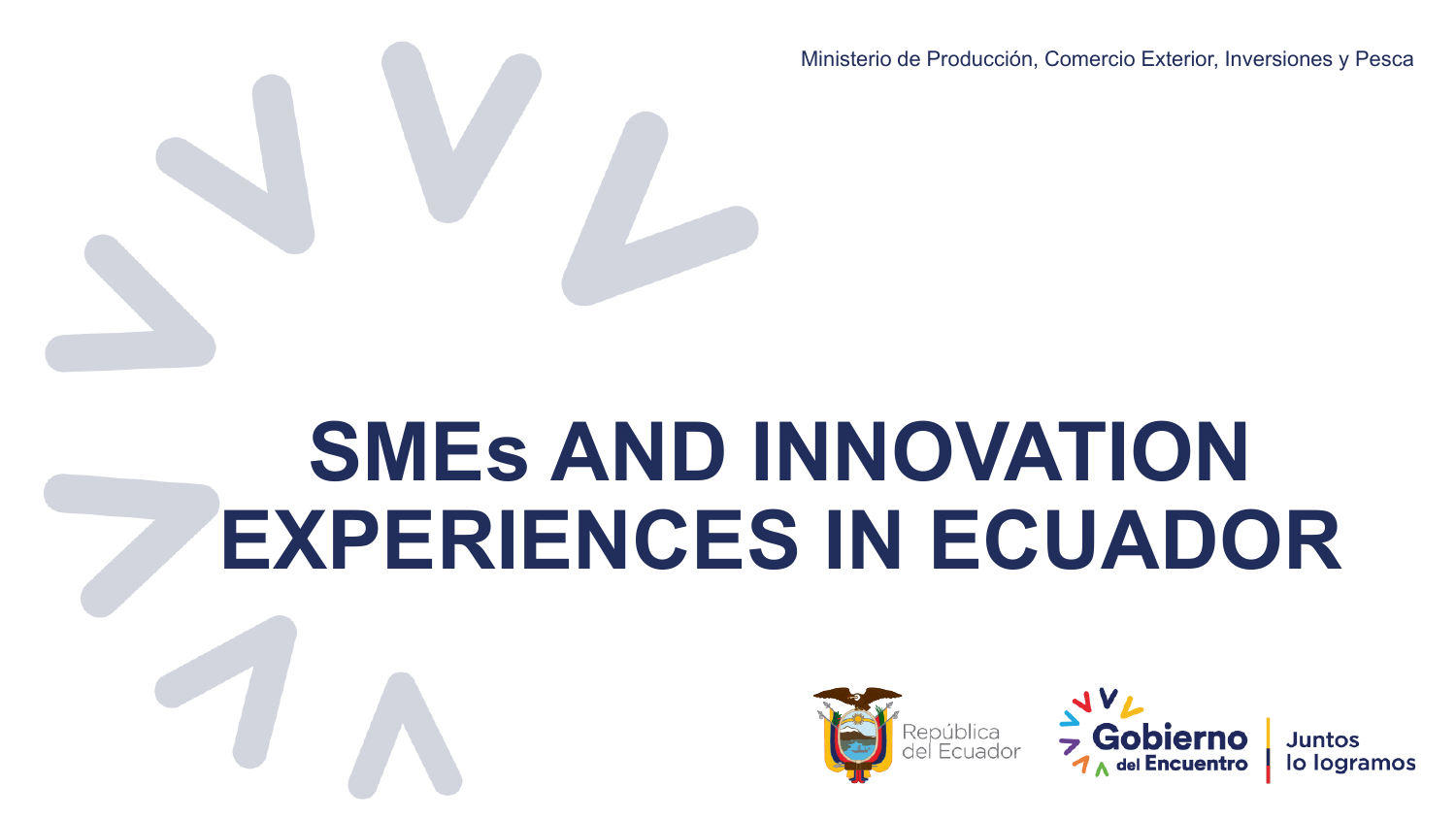### **SMEs in Ecuador**

• According to the Ecuadorian regulatory system<sup>1</sup>:

| <b>Description</b>           |                                            |                  |  |  |  |  |
|------------------------------|--------------------------------------------|------------------|--|--|--|--|
| <b>Company Clasification</b> | <b>Annual Sales</b>                        | <b>Employees</b> |  |  |  |  |
| <b>Micro</b>                 | Till US \$ 300.000                         | $1 - 9$          |  |  |  |  |
| Small                        | From \$300.001 to<br>US \$ 1'000.000       | 10-49            |  |  |  |  |
| Medium                       | From US \$ 1'000.001<br>to US \$ 5'000.000 | 50-199           |  |  |  |  |

**Source: Undersecretary for SMEs and Handicrafts - MPCEIP**

• the registration of active companies. It went from 882,766 to 852,176 (INEC)

<sup>1</sup> Executive Decree No. 218, published on 22 November 2017.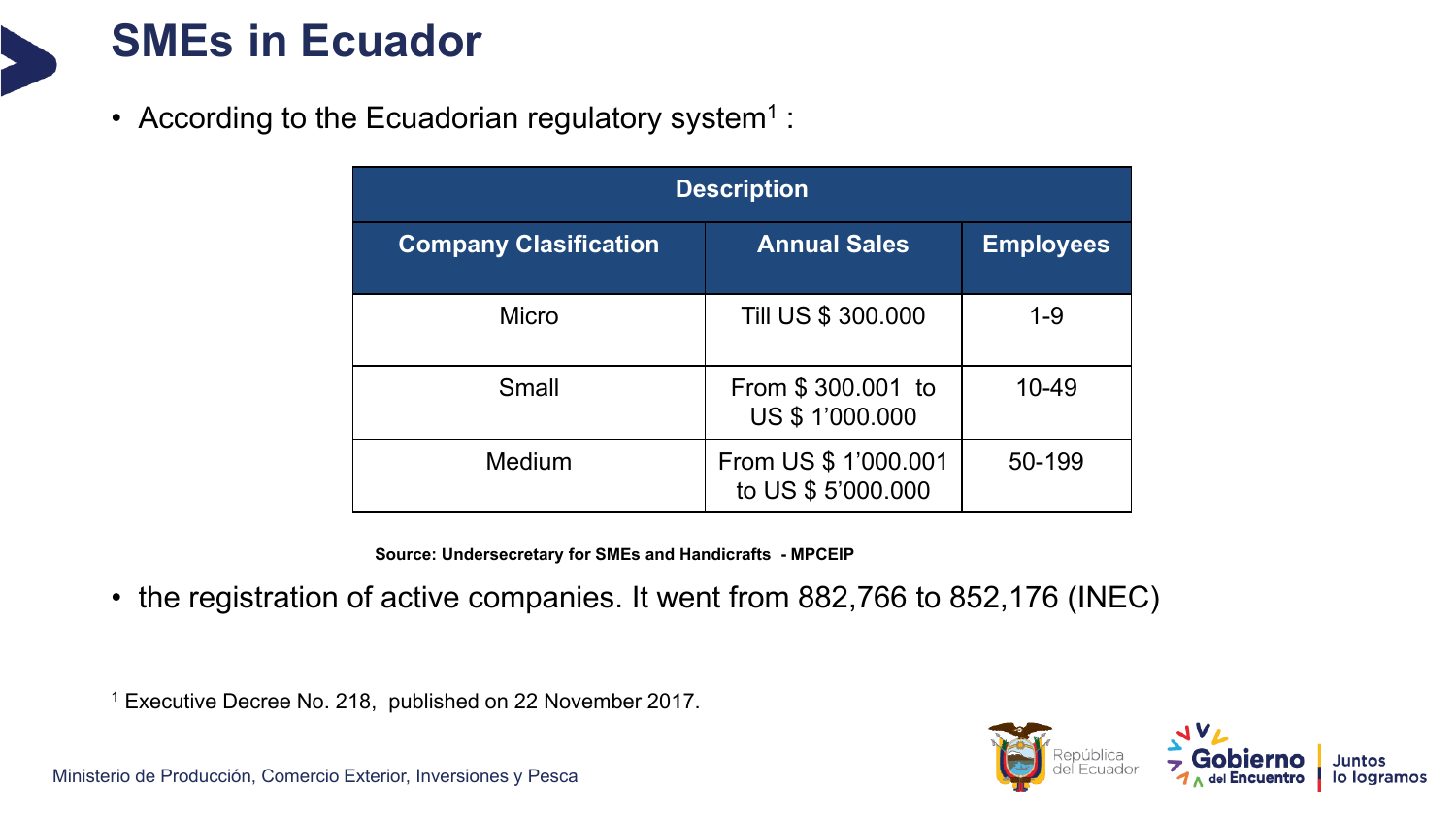## **Companies registered - Size**



Micro

Small

Medium "A"

Medium "B"

■ Big



Ministerio de Producción, Comercio Exterior, Inversiones y Pesca

**Source: INEC**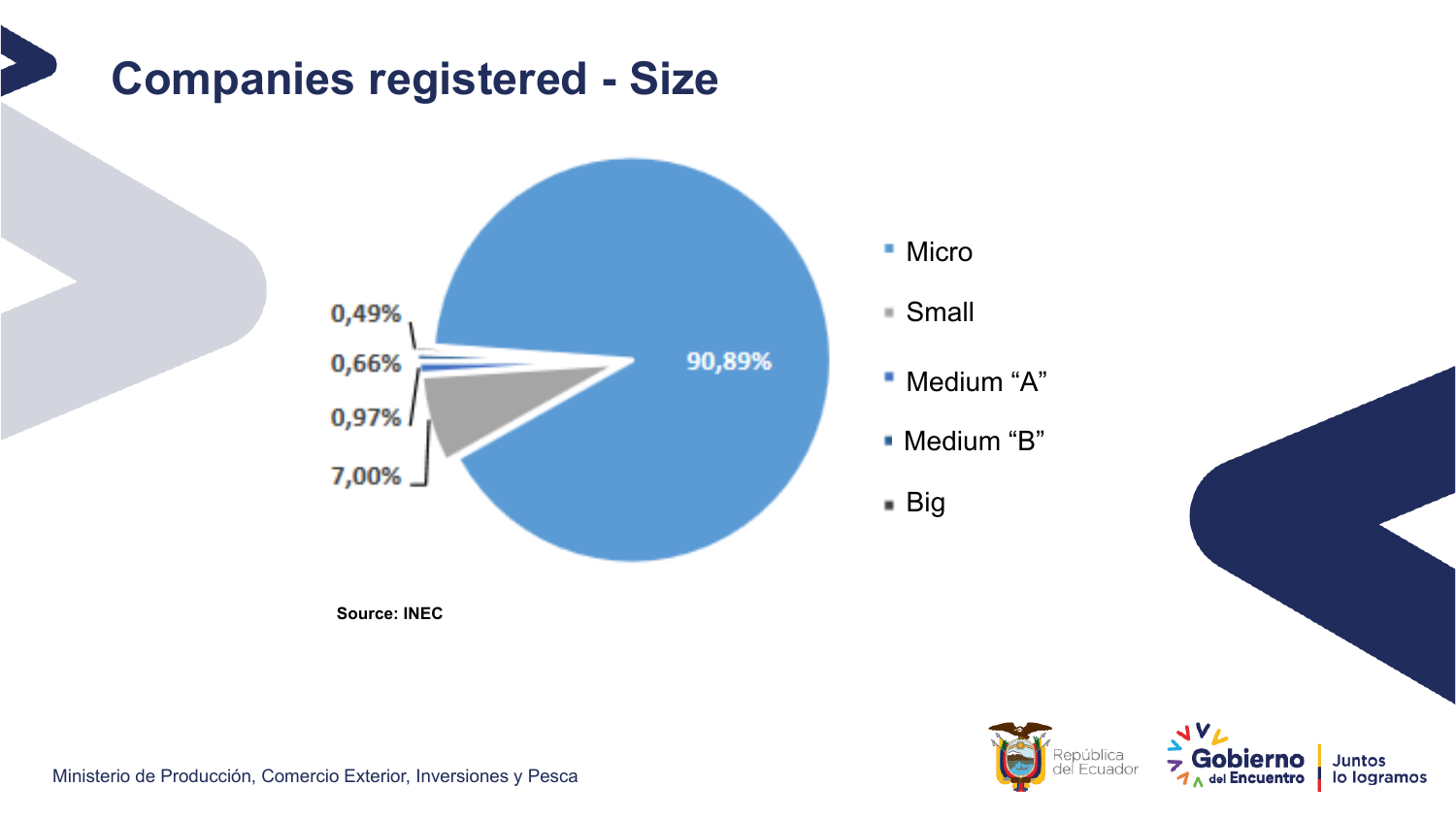## **Rural SMEs in Ecuador**

- In 2019, according to the Internal Revenue Office,172,973 rural SMEs were registered. In 2020, 172.251 rural SMEs were registered.
- However, there is not an exhaustive census to corroborate this numbers.



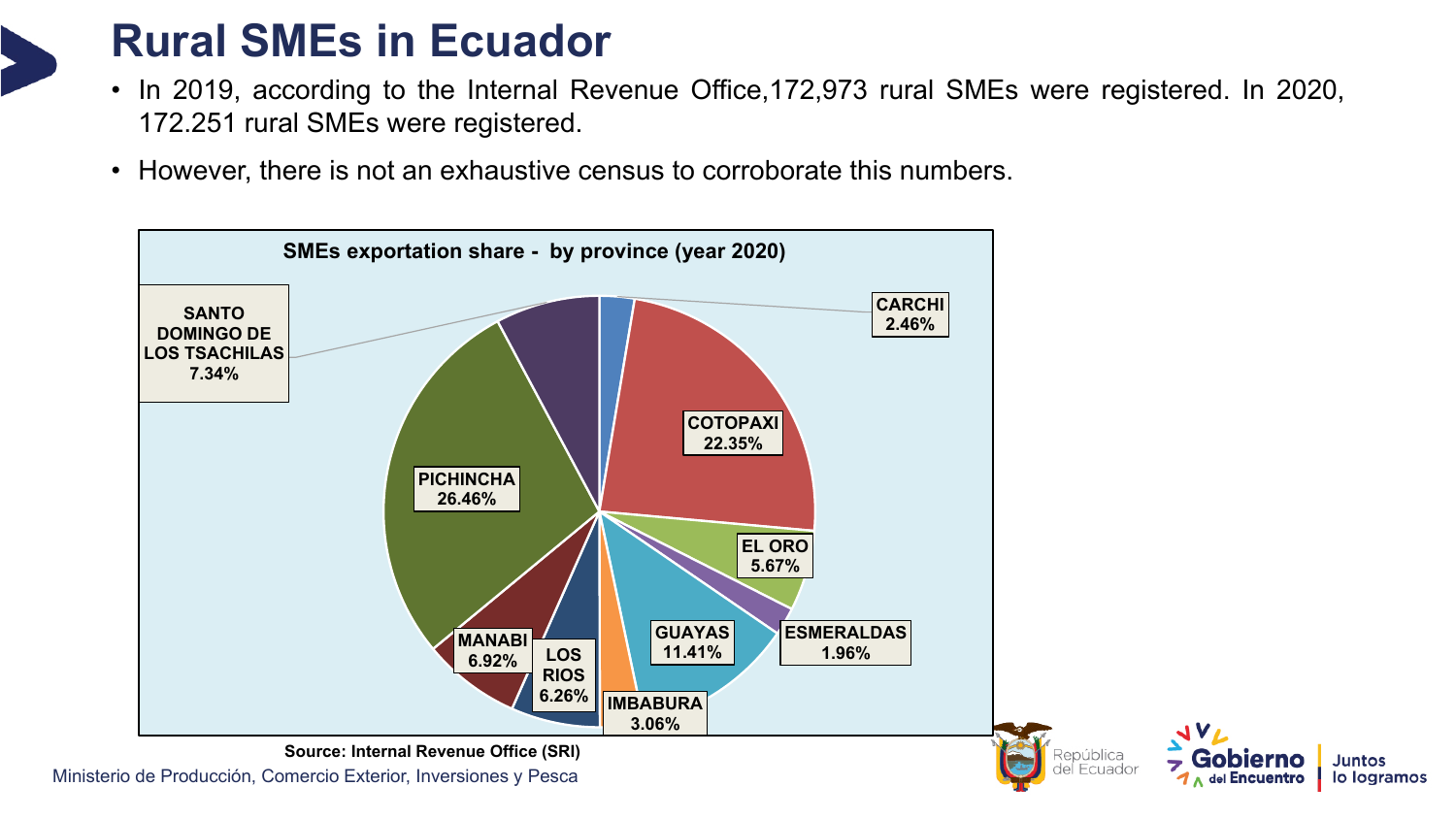

**Juntos** 

lo logramos

סו

Encuentro

uador

**Fuente: Internal Revenue Office (SRI)**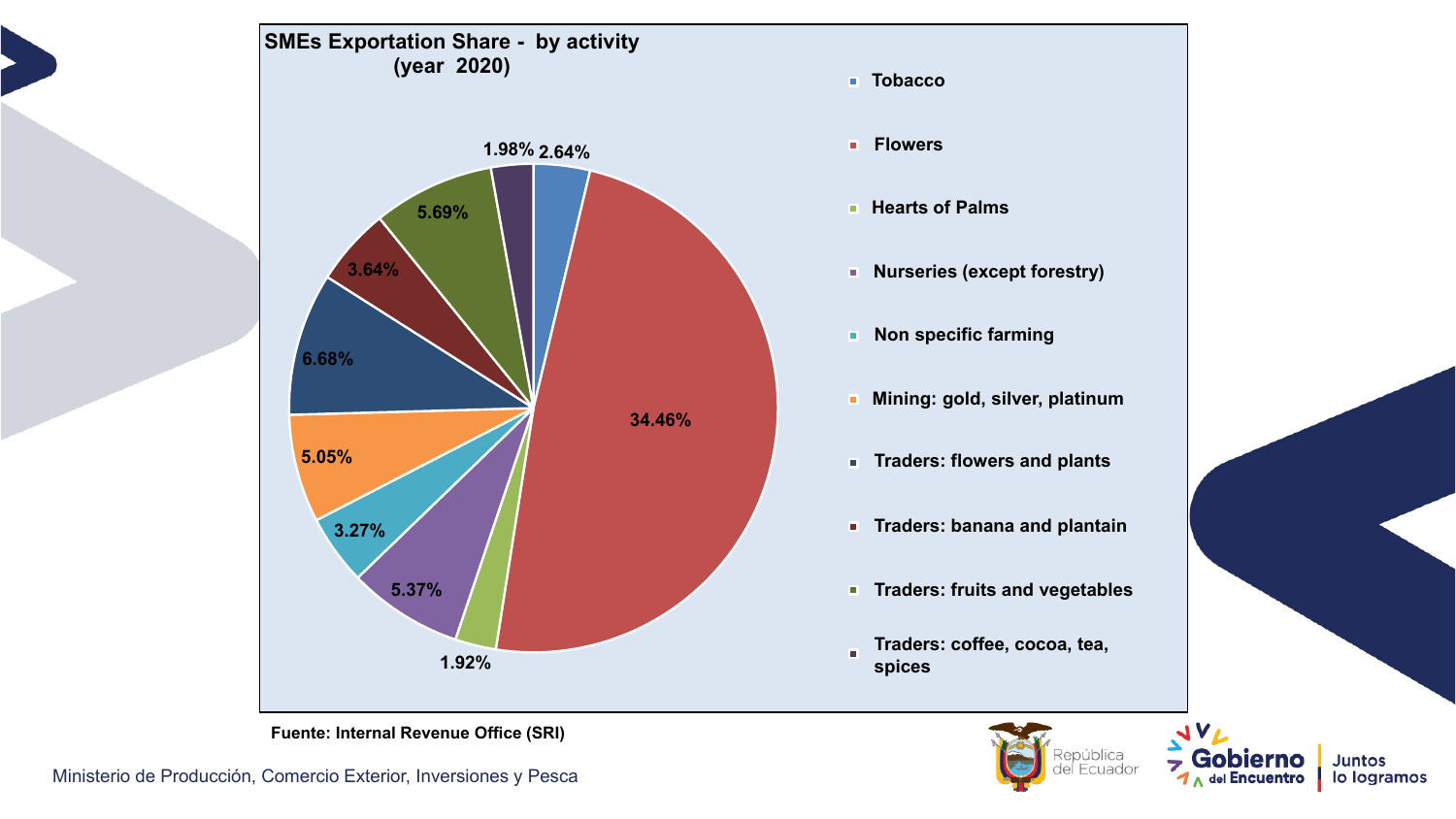Ministerio de Producción, Comercio Exterior, Inversiones y Pesca

# INNOVATION SUPPORT FOR RURAL SMEs

Ministerio de Producción, Comercio Exterior, Inversiones y Pesca



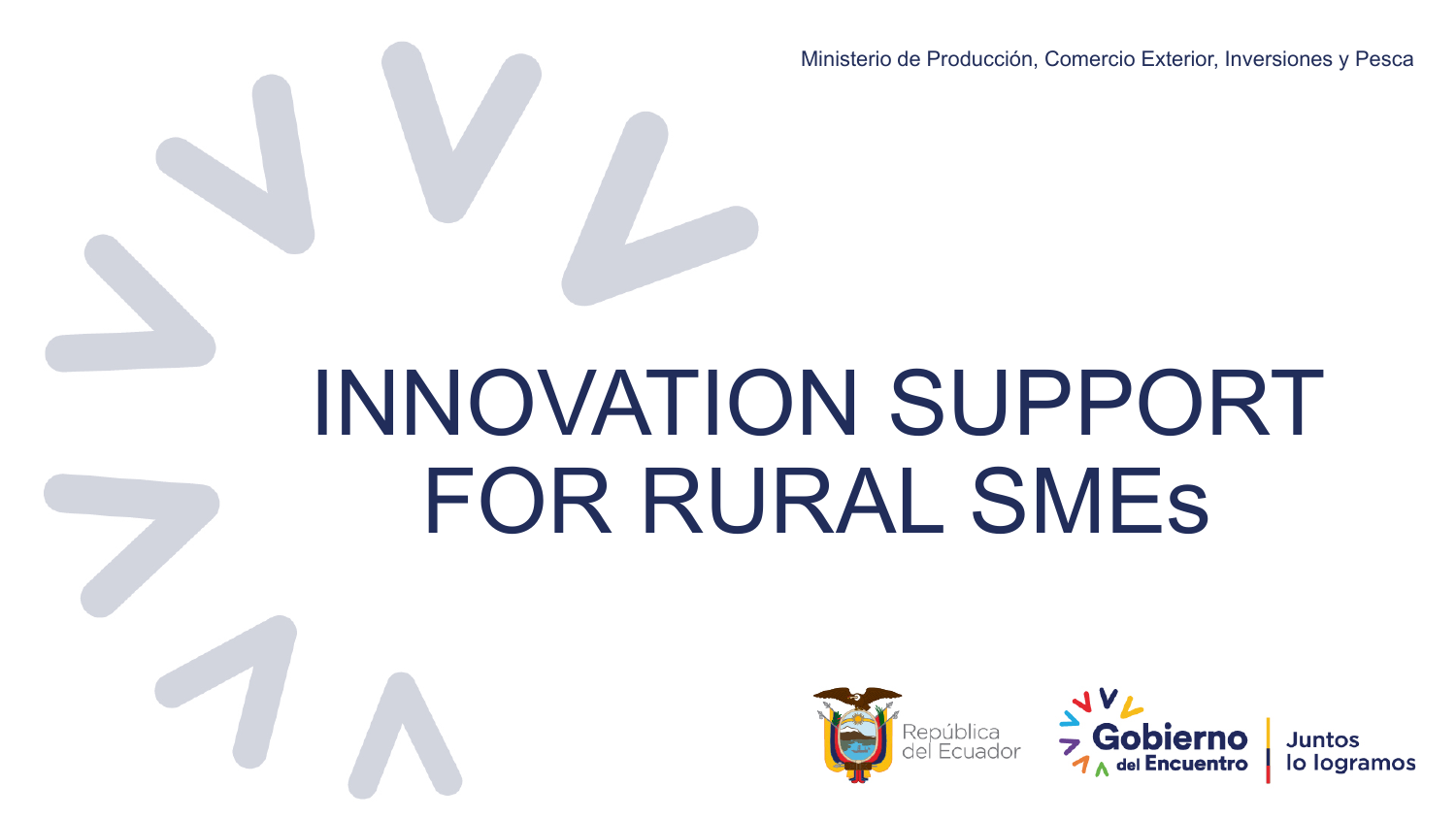

- Enable development of reforestation processes to provide raw materials to the local industry
- There are financial incentives to support the reforestation projects with commercial objectives.
- There aid covers up to the 75% of the cost to stablish and maintain the plantation during 4 years.
- Beneficiaries are small and medium local forestry producers, who can supply raw material to their own ventures as well as for the local and international trade.

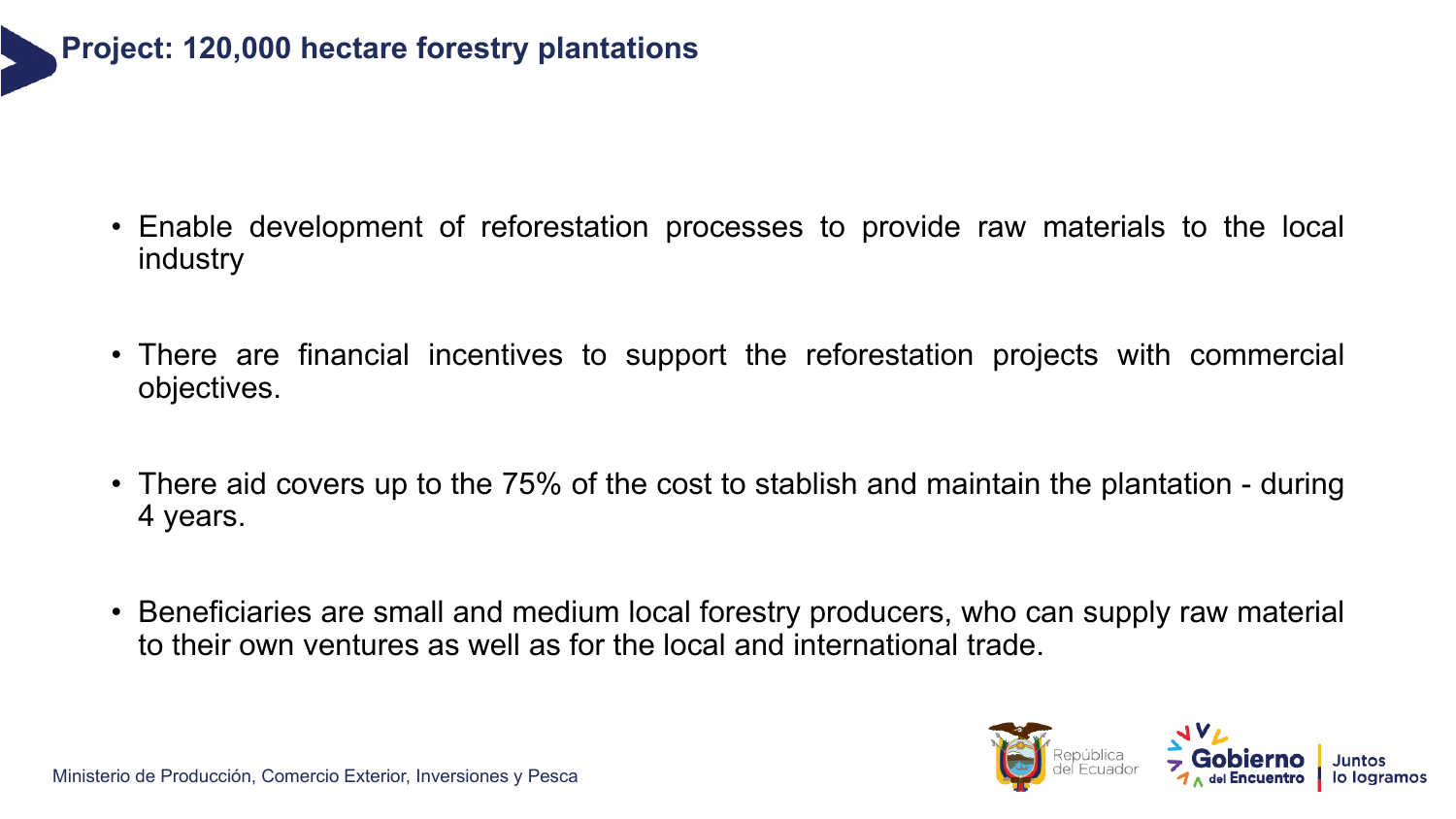#### **Beneficiaries per Province**

|                                | <b>Medium</b>    | <b>Small</b>     |              |
|--------------------------------|------------------|------------------|--------------|
| <b>Province</b>                | <b>Companies</b> | <b>Companies</b> | <b>Total</b> |
| Azuay                          |                  |                  |              |
| Bolívar                        |                  | 5                | 8            |
| Cañar                          |                  | 6                | 8            |
| Carchi                         |                  | 8                | 15           |
| Chimborazo                     |                  | 8                | 13           |
| Cotopaxi                       | 8                | 19               | 27           |
| El Oro                         | 14               | 23               | 37           |
| Esmeraldas                     | 45               | 25               | 70           |
| Guayas                         | 52               | 26               | 78           |
| Imbabura                       | 11               | 19               | 30           |
| Loja                           | 5                | з                | 8            |
| Los Ríos                       | 34               | 39               | 73           |
| Manabí                         | 42               | 74               | 116          |
| Morona Santiago                |                  | 12               | 5            |
| Napo                           | 4                | 13               | 17           |
| Orellana                       | з                | 2                | 5            |
| Pastaza                        |                  |                  |              |
| Pichincha                      | 10               | 4                | 14           |
| Santa Elena                    | 5                |                  | 6            |
| Santo Domingo de los Tsáchilas | 11               | 42               | 53           |
| Sucumbíos                      |                  | 65               | 72           |
| Zamora Chinchipe               |                  | 3                | 4            |
| <b>Total</b>                   | 273              | 389              | 662          |

**Source: Forestal Investment Incentive 2021**

Ministerio de Producción, Comercio Exterior, Inversiones y Pesca



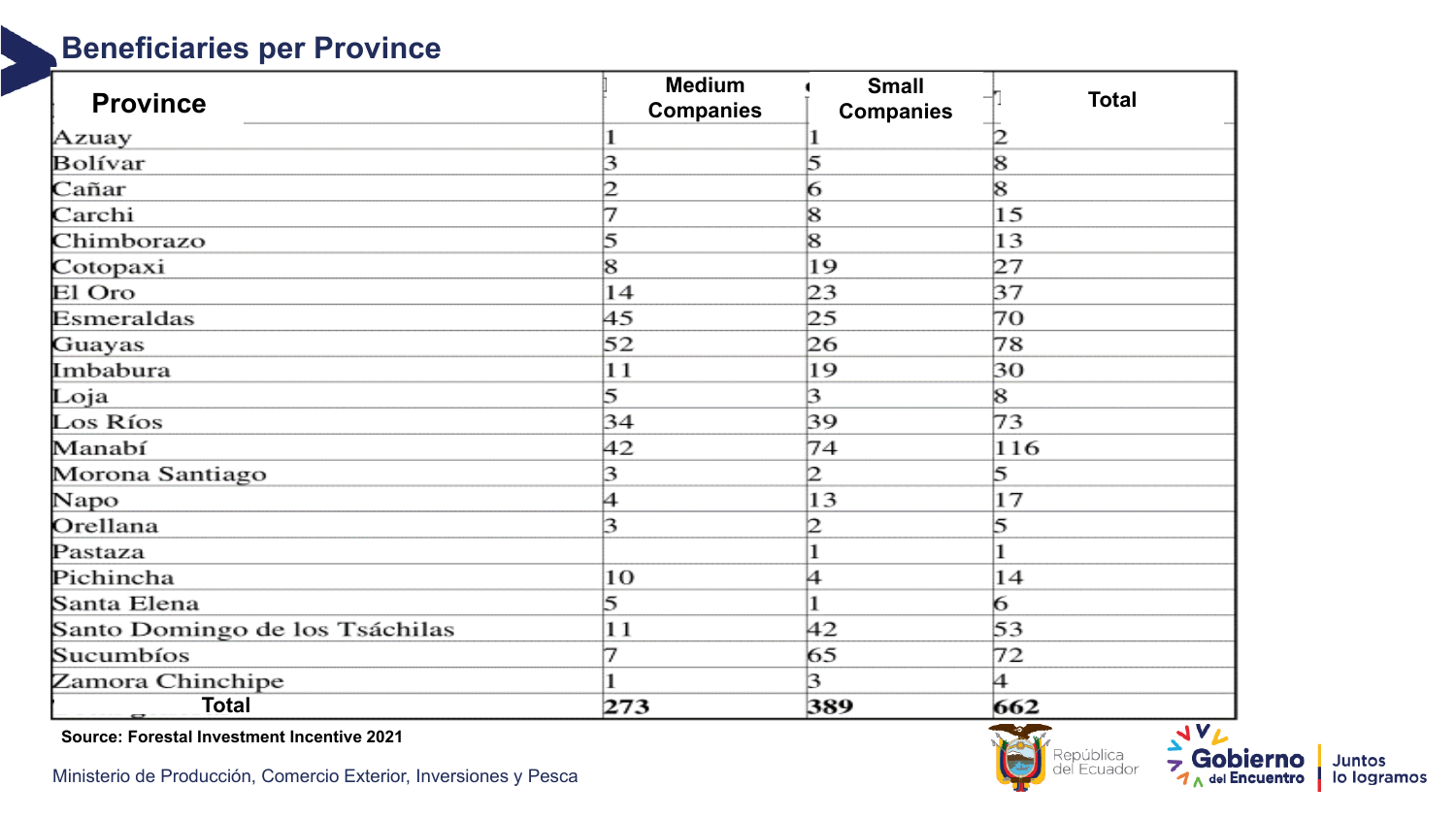#### **Agrobussiness: focus in rural families in the highlands**

- With financial aid from the Republic of Korea, it was possible to provide support to the production of potatoes' cider by the organization ASOBENIC in Tungurahua. They were provided with the necessary machinery and equipment.
- From 2020, due to the COVID pandemic, they stop producing cider and began to produce rubbing alcohol.
- In the same province, a community received a mill to produce flour. Currently they have applied and are waiting for the sanitary registration to commercialize toasted-barley flower (machica).
- In Cotopaxi, a center to collect potatoes' and Andean grains' seeds. The same community-based organization got support to by a mill, to produce their own flour and helping them to sell a more elaborated product.
- The Research Center Santa Catalina is developing a Guide to support the learning process to aid the community- based agrobussinesses.

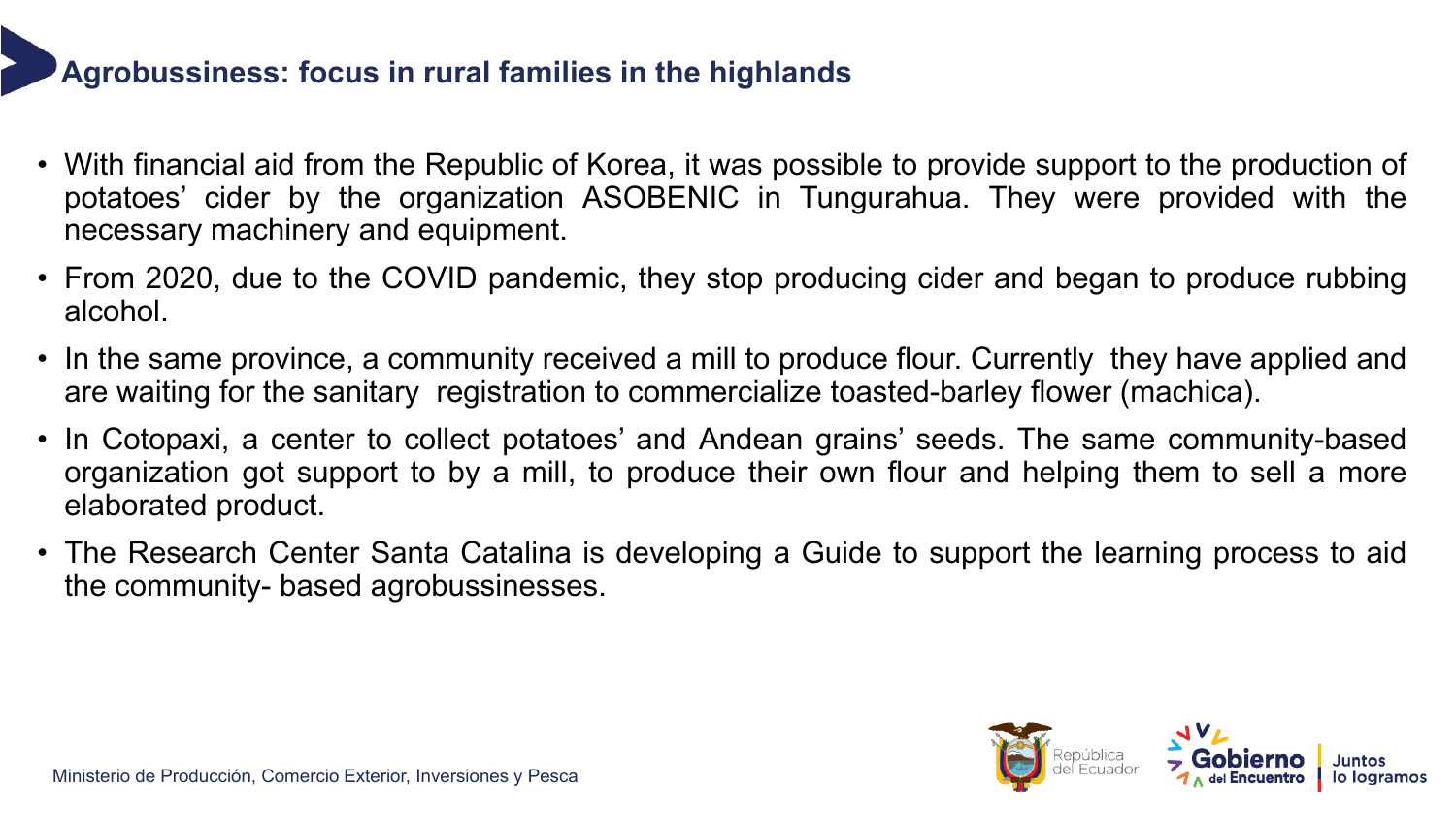#### **Financial Aid for the rural youth**

#### During 2021, 5 young entrepreneurs received support within this program

| <b>Province</b>   | <b>Credit</b>                                                             | Company<br>size | <b>Name</b>                           | <b>Venture Description</b>                                                                                                                                                                        | <b>Innovation or Technology</b><br>element                                                                                                        | Does it need<br>support? Which<br>kind?                                                                 |
|-------------------|---------------------------------------------------------------------------|-----------------|---------------------------------------|---------------------------------------------------------------------------------------------------------------------------------------------------------------------------------------------------|---------------------------------------------------------------------------------------------------------------------------------------------------|---------------------------------------------------------------------------------------------------------|
|                   | CHIMBORAZO AGRICULTURAL                                                   | <b>MICRO</b>    | <b>Restaurant</b><br>"kilometro<br>0" | Family Restaurant where the beneficiary<br>Works with his parents. They are also<br>building and organic garden to provide the<br>Restaurant base on circular use of the<br>compostable materials | Sustainable gastronomy,<br>Agrotourism.                                                                                                           | Capacity building.                                                                                      |
| <b>CHIMBORAZO</b> | <b>SMALL</b><br><b>INDUSTRY</b>                                           | <b>MICRO</b>    | Cerquie                               | Cereal meals based on organic quinoa to<br>be sell first in the local market with the<br>intention to export in the future                                                                        | Organic quinoa from the<br>central highlands, fair trade.                                                                                         | Capacity building to<br>export (linkage with<br>PROECUADOR)<br>and got the fair<br>trade certification. |
| <b>CARCHI</b>     | <b>LIVESTOCK</b>                                                          | <b>MICRO</b>    | Dairy<br>production                   | Livestock and dairy production                                                                                                                                                                    | Mechanical milking and<br>diversification of products                                                                                             | <b>Capacity Building</b>                                                                                |
| <b>LOJA</b>       | <b>AGRICULTURAL</b>                                                       | <b>MICRO</b>    | Vegetable<br>production               | Vegetable production. Currently they are in<br>the process to get "provider certification".<br>Implementation of new processes to<br>improve production.                                          | Good Agricultural practice.<br>Optimization of the irrigation Capacity building to<br>system. Use of<br>microorganisms and organic<br>substrates. | built efficient<br>irrigation systems.                                                                  |
| <b>MANABÍ</b>     | <b>POULTRY</b>                                                            | <b>MICRO</b>    | <b>INCUBATION</b>                     | Artificial incubation to rise and sell chicks.                                                                                                                                                    | <b>Artificial incubation. Correct</b><br>handling of chicks.                                                                                      | Capacity building.                                                                                      |
|                   | Fuente: Undersecretary for Agricultural and Livestock Innovation Networks |                 | <b>JVL</b>                            |                                                                                                                                                                                                   |                                                                                                                                                   |                                                                                                         |

República

Juntos lo logramos

Ministerio de Producción, Comercio Exterior, Inversiones y Pesca